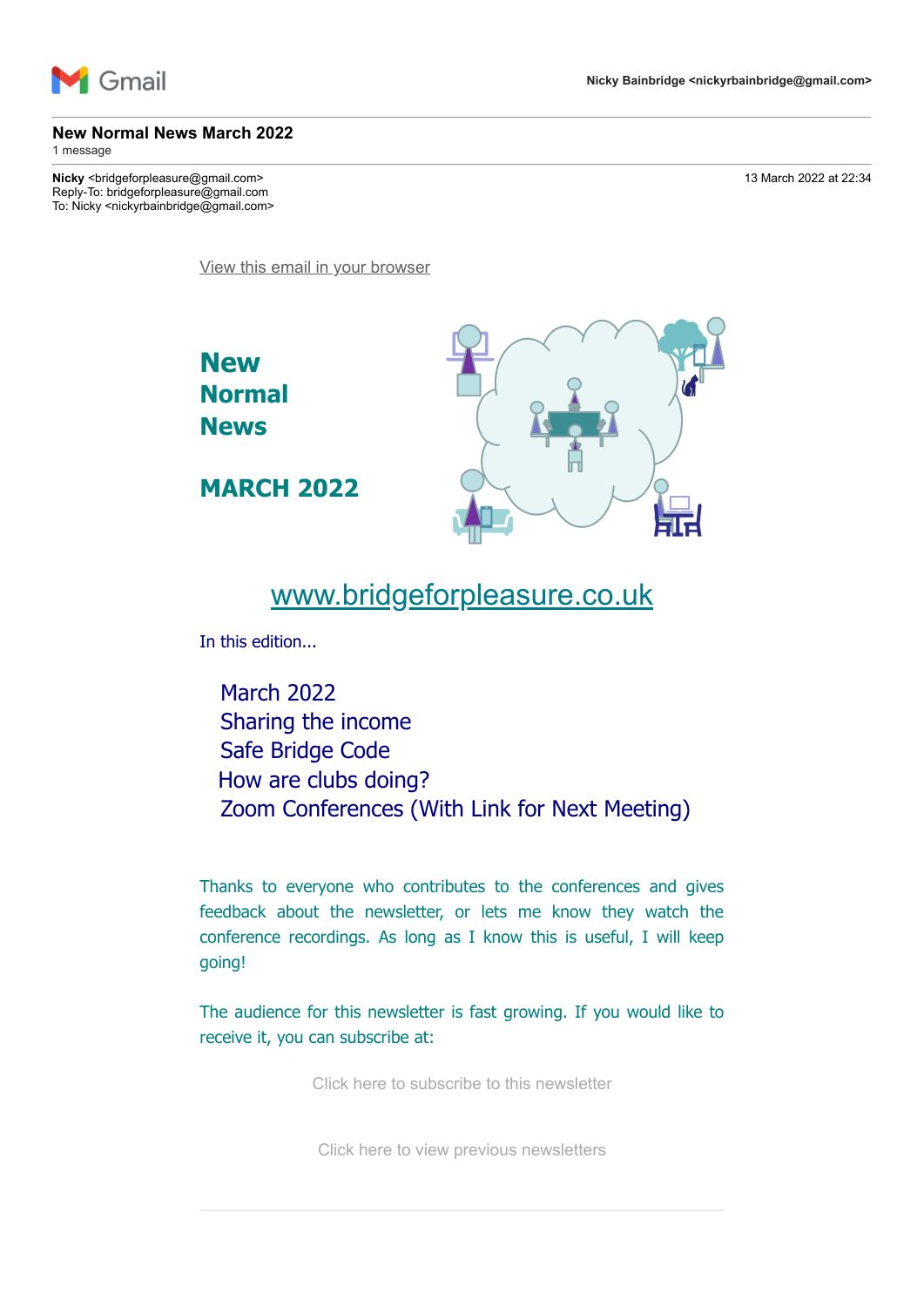#### March 2022

Two years now since the first lockdown. The bridge world has both shrunk and changed radically.

There's a danger that online platforms, clubs, counties and the EBU will fight over the remaining players and the remaining income.

We need to bring new players to the game, to bring players who are not online back to the room, and to bring players who can't make it to the room online.

Despite some efforts, there's still no national campaign likely to attract attention outside the existing game, to get new players to lessons.

Cases of the virus are well down on their peak, but in my town, figures suggest they are still twenty times what they were when we went into lock down last summer. Vaccination has made it very unlikely that players will become seriously ill or worse. However, the long term effects of the virus aren't looking desirable. We need to promote efforts by responsible clubs to provide virus hostile bridge.

So many clubs have taken on the challenge of returning to face to face play. However, their numbers are generally well down. Covering venue costs is now a major challenge, and a few clubs have given up. We need financial measures to support the return of face to face in clubs. After all, bridge cannot be a serious mind sport without a thriving grass roots presence.

# Safe Bridge Code

#### **Summary**

Discourage Spread of Germs **Space** Ventilation Clean Hands Well Players

Encourage Players Players Welcome Lots of information Balance Fair Play and Enjoyment Lessons and Coaching



#### **Purpose**

Bridge Clubs can consider the code and how/whether they wish to apply it.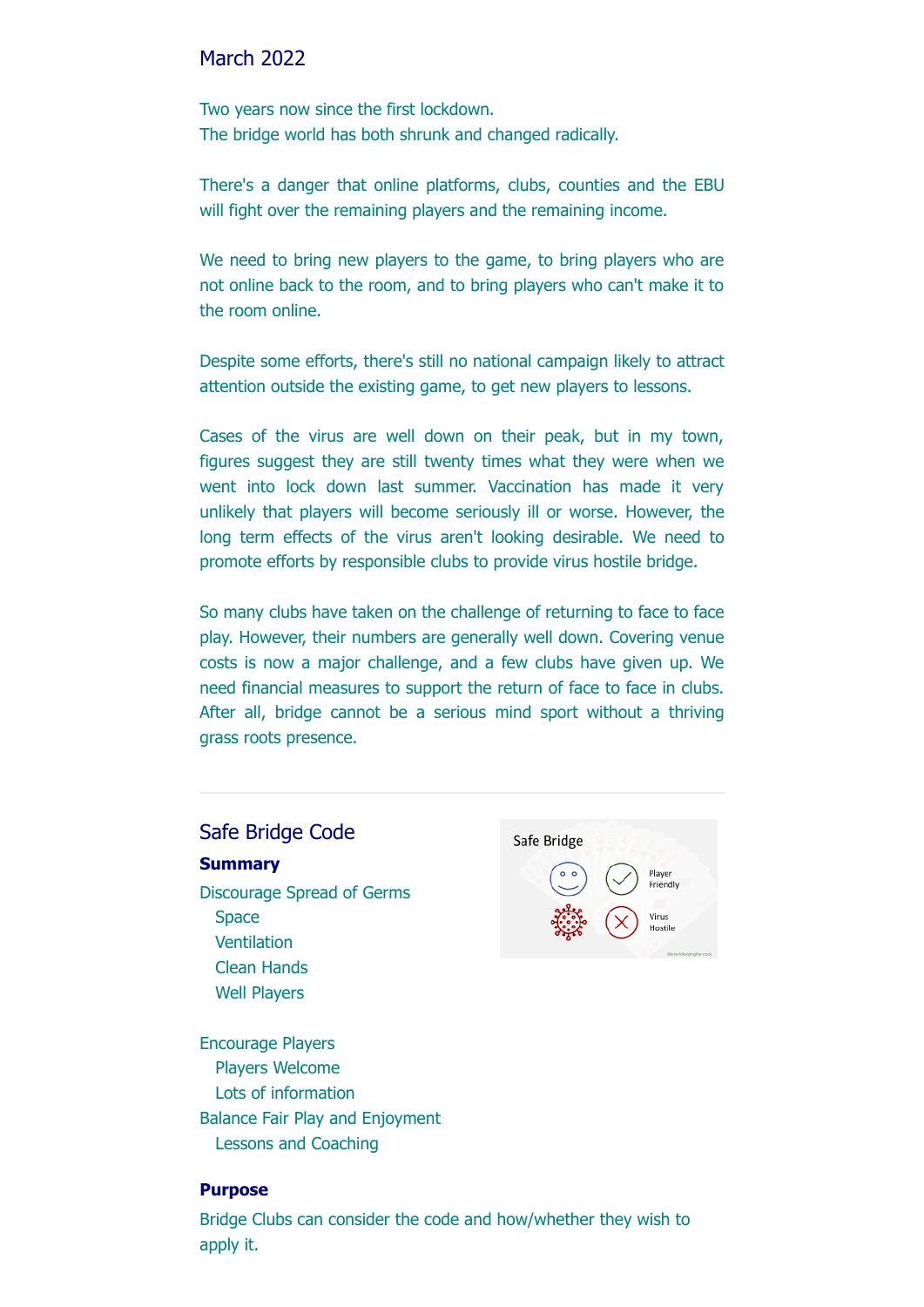The code provides suggested guideline (below), but each club would choose how they follow it. Each club would be encouraged to publish their approach to it. Should they wish it, their club can be listed as committed to the Safe Bridge Code on, for example, the "Bridge For Pleasure" web site.

The use of the code may make players aware that measures can be taken to reduce the transmission of the virus, that some clubs are committed to it, and help them to identify those clubs.

#### **Application**

The code would be entirely voluntary. Clubs would be able to choose how to follow it, possibly using some of the suggested guidelines below.

#### **Suggested Guidelines**

**Discourage Spread of Germs Space**

• American recommendation of a minimum 9 feet (2.75m) from table centre to table centre.

#### **Ventilation**

- Perceptible air movement from one external opening to another through the room; or
- Extractor fan(s) moving the volume of air in the room every two hours; or
- Air Purifiers to the specification for the room size and shape; and/or
- Wearing of masks is received positively/ is encouraged/requested if players at the table ask.

#### **Clean Hands**

- Sanitiser provided to at least every table; and/or
- Players encouraged to use it on arrival, between rounds, on departure; and/or
- Equipment duplicated and/or quarantined.

#### **Well Players**

- Players are asked/required to be fully vaccinated; and/or
- Players asked/required not to attend if feeling unwell; and/or
- Players asked/required not to attend if testing positive for Covid; and/or
- Players asked/required not to attend if recent contacts are testing positive for Covid

**Encourage Players Players Welcome**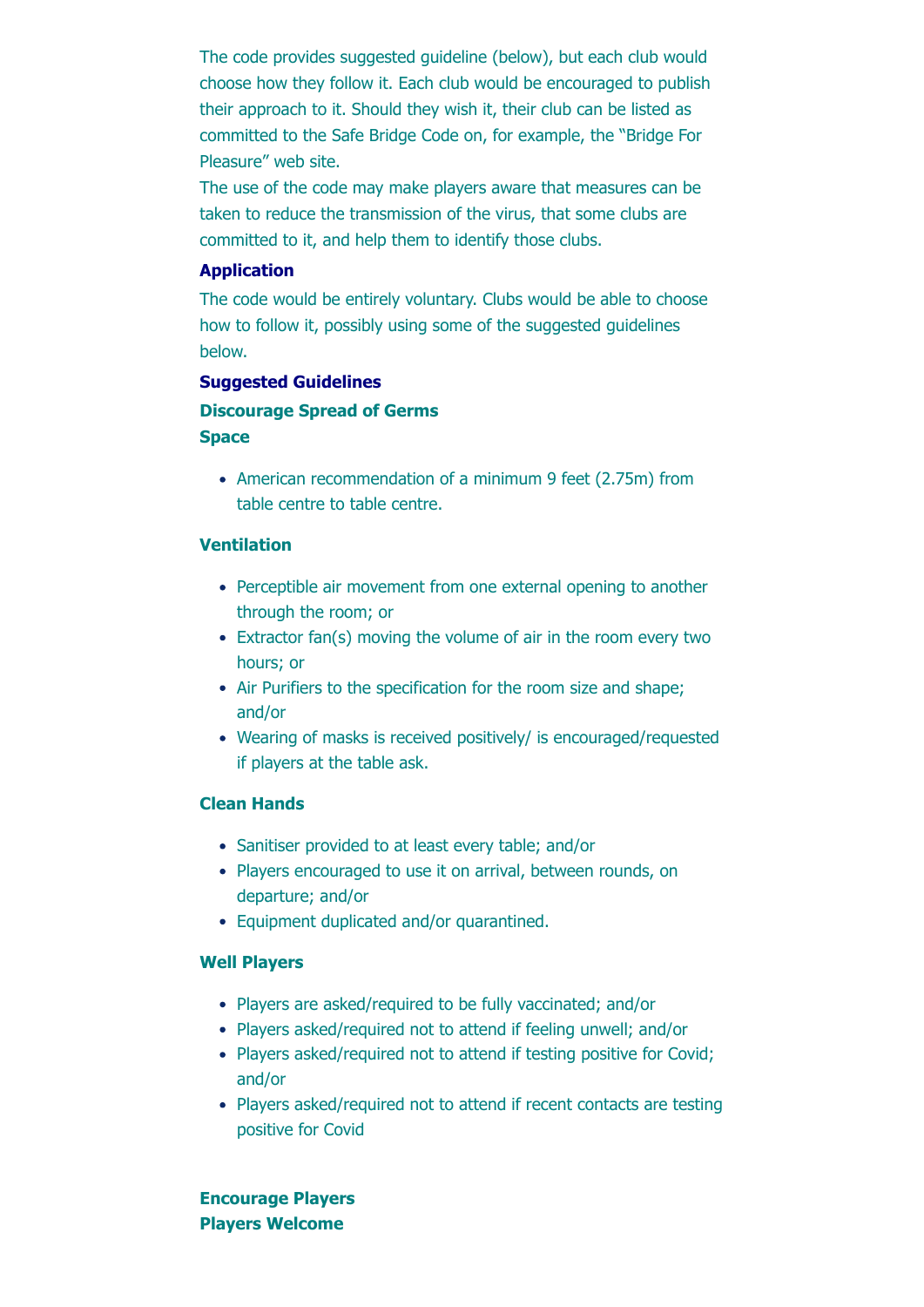- Make eye contact and smile at new players
- And everybody else
- On the web site, notice boards, social media, newsletters

#### **Lots of information**

- At the beginning of sessions
- On the club web site
- In club newsletters
- On social media

## **Balance Fair Play and Enjoyment**

- Discourage/forbid discussion of laws/regulations at the table without director present
- Discourage vexatious calls to the director on trivial points
- Ensure anyone complained of understands the complaint, how it applied to what happened, and any rectification
- Tackle table bullies

## **Lessons and Coaching**

- Provide lessons or coaching; or
- Refer enquiries for lessons or coaching to a named teacher with contact details; or
- Refer enquiries for lessons or coaching to a known directory of teachers.

# Sharing the Income

Here are two proposals to share income more fairly and promote grass roots bridge.

#### Halve Club Face to Face P2P/UM

The Pay to Play levy on clubs for face to face sessions should be halved. This will help make the returning face to face sessions financially viable.

#### Charge for EBUScore Support

The EBU should make an annual charge for support of EBU Score in clubs. It was recently made clear that EBU staff spend some time supporting this product.

It's presently supplied free of charge to affiliated clubs.

Despite this, many clubs still choose to use ScoreBridge, and pay an annual service fee. These clubs, often smaller and more socially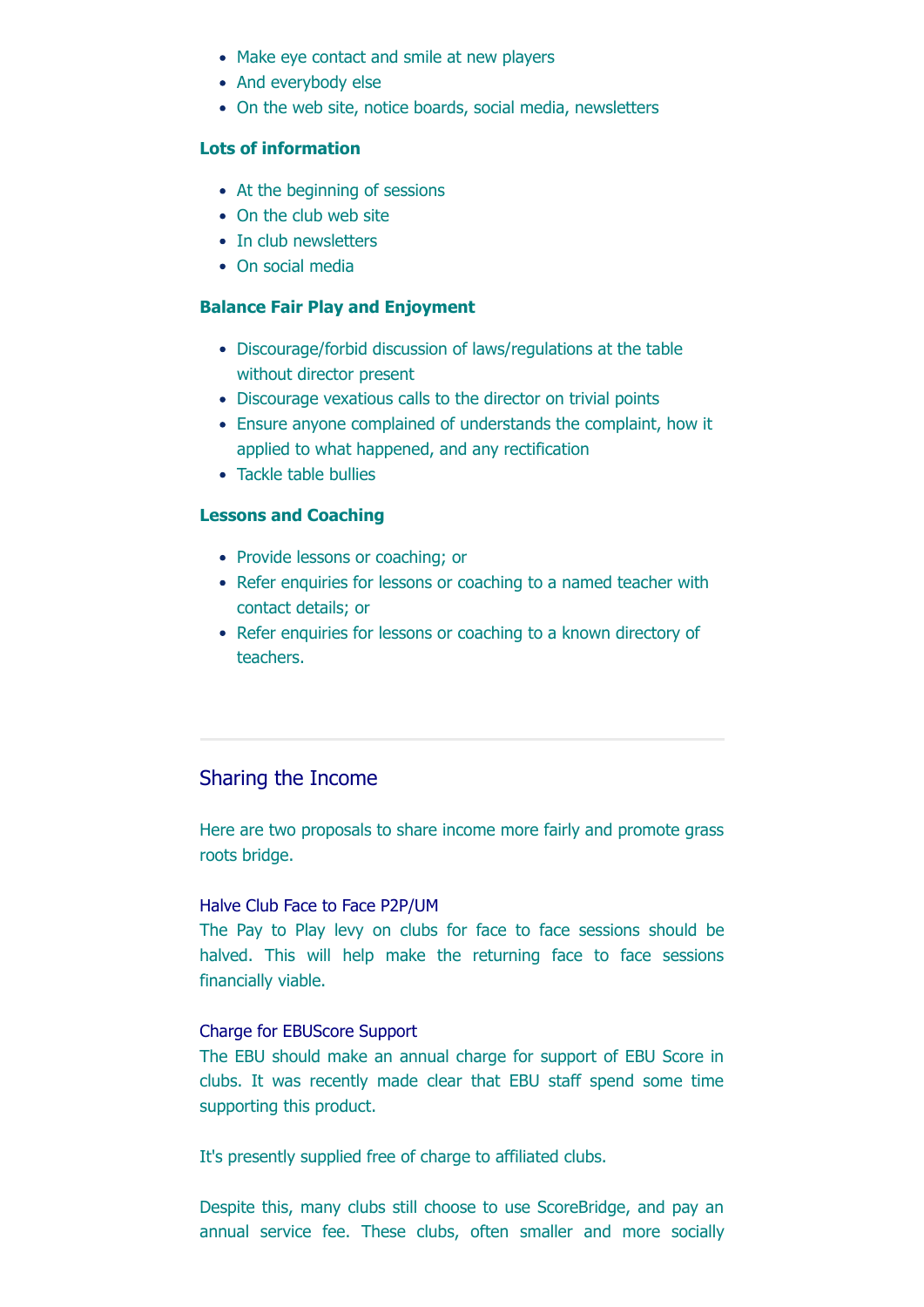minded, are subsidising the use of EBU Score by others. The EBU could charge around half the typical annual support fee of ScoreBridge for EBUScore restore fairness and gain a little income.

# How are clubs doing?

Clubs and Face to Face

| Face to Face Sessions On Offer | 809 |
|--------------------------------|-----|
| Clubs Offering Face to Face    | 474 |

Club Statistics Update March 2022

The Omicron dip has passed and face to face resumed it's former growth.

Some clubs are continuing to close due to lower numbers of players and organisers.

This chart represents the trends in a weekly snapshot of the offer from the clubs in the current sample, now 660, being monitored weekly.



Hybrid Events means the club is offering Face to Face AND Online and some in the form of Hybrid Events.

Hybrid Club means the club is offering some Face to Face and some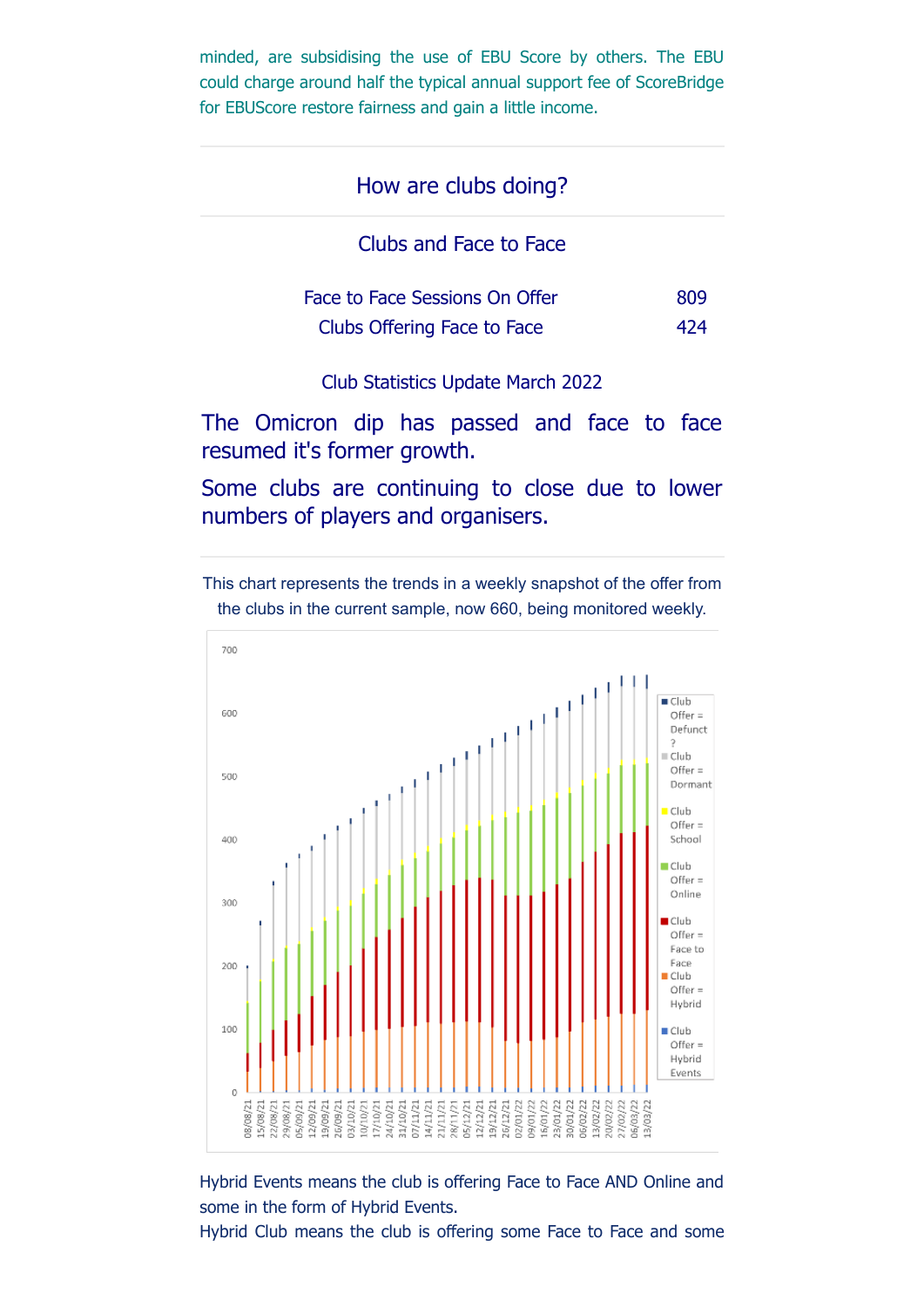Online Sessions.

Face to Face means the club is only offering Face to Face Sessions.

Online means the club is only offering Online Sessions.

School means the offer is principally lessons and practice.

Dormant means the club web site is there, but the club is not offering sessions dedicated to its members.

Defunct? means the club web site appears to have been closed down.

There's much more information at the page below, typically updated once a week.

**[BFP Club Statistics Page](https://rugbyvillagebridge.us16.list-manage.com/track/click?u=5ca90c1560213b9616359b892&id=ca2652b86f&e=7736085cbd)**

# New Normal Zoom Conferences

The meetings are informal gatherings. They are intended to bring together a wide range of perspectives. They should allow constructive debate.

The proceedings are not secret and will be recorded and published widely.

Previous Zoom conferences:

| 2020 | 16th September<br>18th November            | 21st October<br>16th December                                                                |
|------|--------------------------------------------|----------------------------------------------------------------------------------------------|
| 2021 | 20th January<br>17th March<br>19th May     | 17th February<br>21st April<br>16th June                                                     |
|      | 21st July<br>18th August<br>22nd September | https://youtu.be/PbTyAz9vuHA<br>https://youtu.be/pPEzFxs8VBA<br>https://youtu.be/QJlu3PIn02s |
|      | 20th October<br>17th November              | https://youtu.be/VRP7eaeqaH8<br>https://youtu.be/DAv-7POhNHU                                 |
| 2022 | 19th January<br>16th February              | https://youtu.be/3w9hl3UWG70<br>https://youtu.be/Z5jOfwcpueU                                 |

A link for the next Zoom conference is below:

Nicky Bainbridge is inviting you to a scheduled Zoom meeting.

Topic: Bridge in the New Normal March 2022 Time: Mar 16, 2022 02:00 PM London

Join Zoom Meeting [https://us02web.zoom.us/j/83115104830?pwd=](https://rugbyvillagebridge.us16.list-manage.com/track/click?u=5ca90c1560213b9616359b892&id=c7517a76d7&e=7736085cbd) dkRVTUdhTTFuQzJ3eGxLUFNTZkVCdz09

Meeting ID: 831 1510 4830